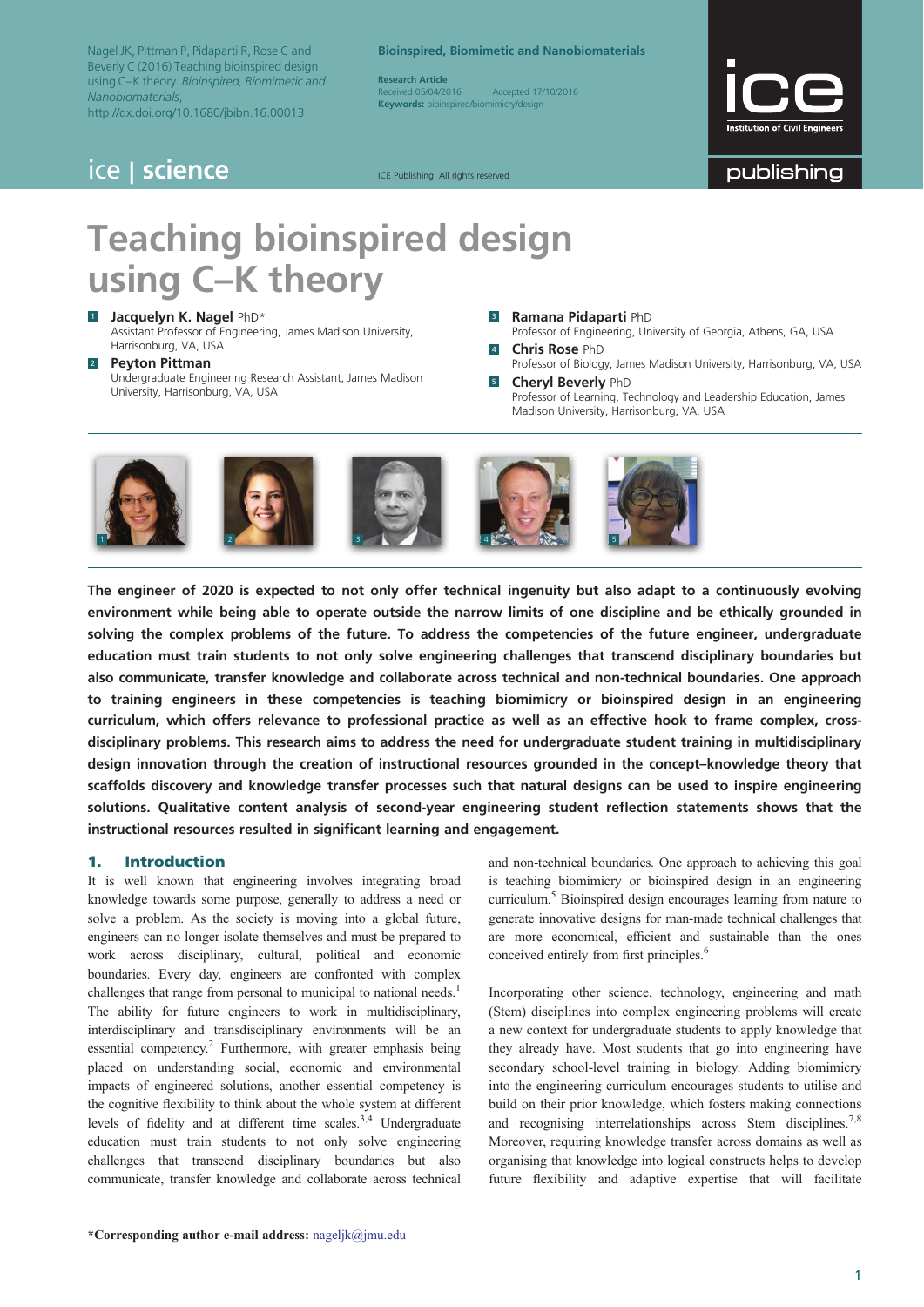innovation and efficiency.<sup>[9,10](#page-7-0)</sup> Having to retrieve and transfer knowledge from domains outside of engineering forces students to adapt to unfamiliar languages and content formats (which addresses non-technical skills) in order to apply biological information intelligently to engineering problems (which addresses technical skills). Additionally, biomimicry touches on many areas of engineering, including electrical, mechanical, materials, biomedical, chemical and manufacturing systems, which makes it applicable in a wide range of engineering programmes, from discipline-specific to general ones.

Showing engineering students the significance and utility of bioinspired design is easy. Teaching them how to create a bioinspired design without also requiring them to be fully trained as biologists is much more difficult. Teaching bioinspired design in an engineering curriculum relies on either the impromptu application of biological inspiration or research methods and tools that are tied to specific engineering design methodologies. Typically, within the classroom, a tool or method is presented with an example that illustrates the technique and students are expected to practice the inherent knowledge transfer steps required to understand the underlying principle. Much less is known about how to guide students effectively in the knowledge transfer steps that are so crucial to moving between the engineering design space and the biology space. Students are set up to make the creative leap across these spaces, but they are not supported in the actual leap. Thus, analogy use/misuse, mapping and transfer are repeatedly cited as the major challenges with teaching bioinspired design to engineers.<sup>11–[19](#page-8-0)</sup> This is an important gap to address since effective navigation between engineering design and biology spaces builds connections that facilitate innovative design and increases engineering students' cognitive flexibility, creativity and adaptive problem-solving skills[.20](#page-8-0) The research presented in this paper aims to address this gap through developing effective instructional resources grounded in the concept–knowledge (C–K) theory for implementing bioinspired design in an engineering curriculum, with particular focus on assisting engineering students with knowledge transfer between the domains of engineering and biology.

#### 2. Background material

In this section current approaches to teaching biomimicry in an engineering curriculum are shared as well as background knowledge on the C–K theory, which is used as the basis for the instructional resources.

#### 2.1 Teaching bioinspired design

In response to the increased emphasis on adaptable and sustainable design by professional societies, the industry and today's global marketplace, engineering programmes in the USA and internationally are increasingly expanding the scope and focus of their curricula to include bioinspired design topics and projects. The inclusion of bioinspired design expands crossdisciplinary and system thinking skills and has been integrated into engineering programmes at the module, project or course level.[7,8,11](#page-7-0)[,14](#page-8-0)–[16](#page-8-0),[18](#page-8-0)–[27](#page-8-0) While instruction in bioinspired design is quite common in engineering programmes at the graduate level, it is exciting to note that bioinspired design instruction is also being incorporated into curricula at the undergraduate level.

Multiple institutions offer engineering courses in bioinspired design or interdisciplinary courses that bring together students from Stem and art that span an academic term. Probably the most well-known institution is Georgia Institute of Technology (Georgia Tech), which offers multiple courses and a certificate through the Center for Bioinspired Design. $28-30$  $28-30$  The undergraduate interdisciplinary course is co-taught by faculty from the biology and engineering departments and admits junior- and senior-level students from all fields of engineering and biology. Two processes for bioinspired design, problem-driven and solution-driven, are taught in the course, and analogies are formed through functional decomposition, similar to functional modelling in engineering design.<sup>29</sup> More recently, the four-box method that identifies function, operating environment, constraints and performance criteria as dimensions for matching biological analogues with the design problem has been implemented.[31](#page-8-0) Students work in interdisciplinary teams on assignments and projects throughout the course. Honours-level undergraduate courses similar to the one at Georgia Tech have been offered at institutions such as Virginia Polytechnic Institute and State University.

The mechanical engineering department at Montana State University offers a senior-level technical elective on bioinspired engineering[.14](#page-8-0) The course covers relevant bioinspired design and engineering design processes with a focus on structures and materials from both nature and engineering. The practices taught in the course include reverse engineering and tabulating a variety of relationships. Thus, the focus is more on comparison than innovation. Texas A&M University is currently developing an undergraduate course to introduce interdisciplinary engineering students to multiple methods of bioinspired design.<sup>25</sup> The course will be an elective in the mechanical engineering curriculum that focuses on breadth of approach rather than depth, exposing students to the state of the art in bioinspired design research tools and methods. At the Olin College of Engineering, all students take a course that introduces bioinspired design in their first academic term. The course is called 'Design Nature' and is an introduction to the engineering design process that also weaves in concepts from nature. Students complete individual and team projects in the course. Similarly, all first-year engineering students at the University of Calgary are introduced to biomimicry in their design and communication course.

At Kettering University, in the Industrial and Manufacturing Department, biomimicry is integrated into an ergonomics course through problem-based learning.<sup>[23](#page-8-0)</sup> Students work individually on projects by using the Biomimicry Innovation Tool, which blends aspects of problem-based learning, innovation, biomimicry and ergonomics into a single student experience. They present their bioinspired concept at the end of the course. The University of Maryland offers a course in biomimetic robotics as a senior elective in the mechanical engineering programme.<sup>[19](#page-8-0)</sup> Students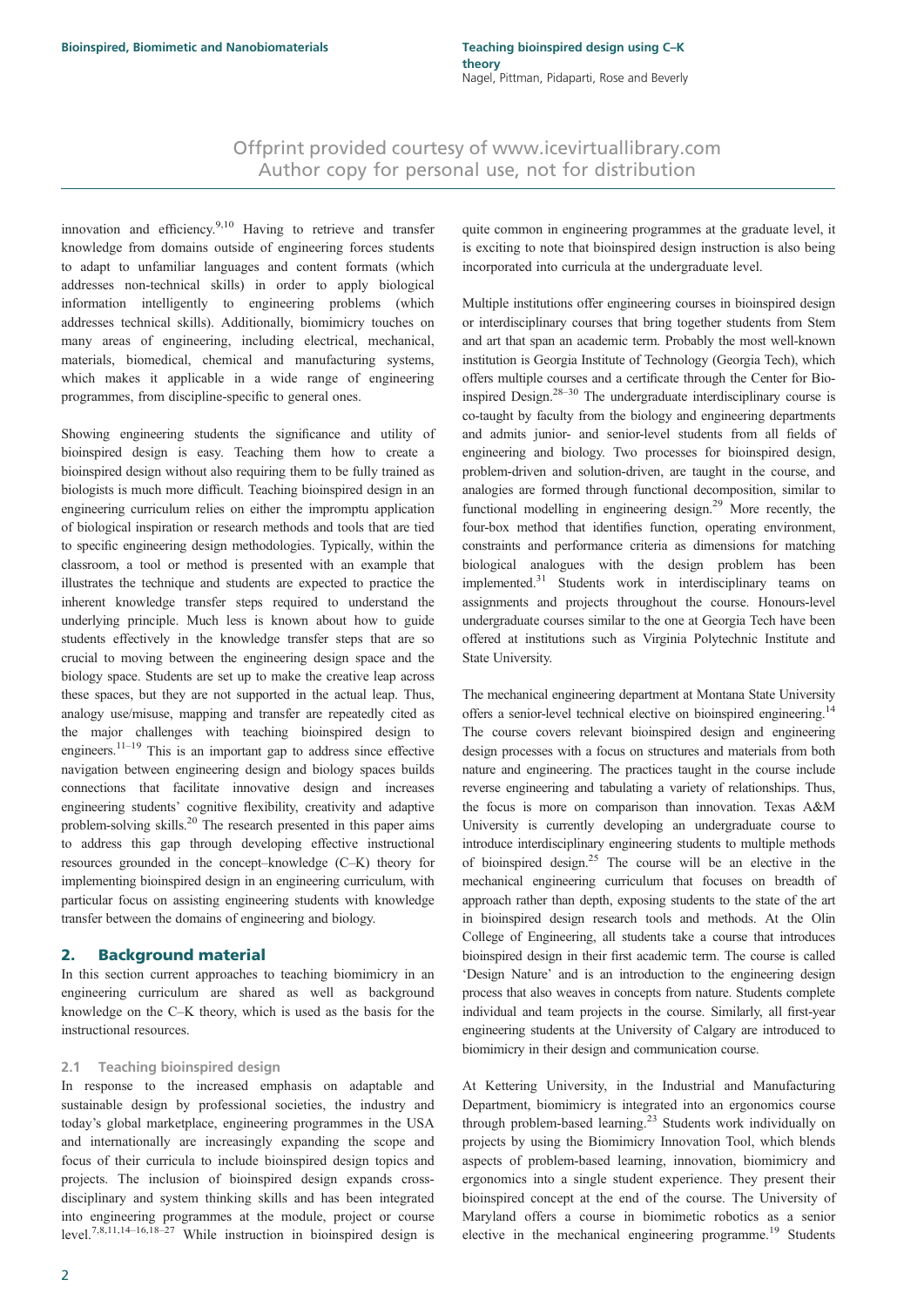study biological locomotion and how it can inspire efficient mechanisms of motion.

Non-US institutions that offer courses in biomimicry are concentrated in Europe. Germany alone has 16 universities that offer lectures, seminars, electives, core courses or degrees related to biomimicry or biomimetics.<sup>32</sup> Saarland University offered multiple courses and lectures in the area of technical biology developed by Professor Nachtigall, but these were abandoned following his retirement.<sup>32</sup> Hochschule Bremen offers an international bachelor's degree in biomimetics that blends biological and engineering science through a practice-based, interdisciplinary course of study with courses on materials, structures and transport systems.<sup>33</sup> One course, 'Locomotion', investigates the biological drive mechanisms of animals through the creation of kinematic and dynamic models of technical and natural structures. The course requires laboratory experiments as well as discussion on animal rights' protection policy and ethics.<sup>34</sup> At the University of Bath, fourth-year mechanical engineering students can take a course in biomimetics. Courses on bioinspired materials are offered at Nanyang Technological University in Singapore, ETH Zurich, Eötvös Loránd University in Budapest and KTH Royal Institute of Technology in Stockholm. A unique course on biomimetic biomaterials and technologies for the purposes of medical bioengineering is offered at Grigore T. Popa University of Medicine and Pharmacy in Romania[.35](#page-8-0)

Bioinspired design concepts and examples have been used by many institutions to educate students on design innovation and as another source of design inspiration. These institutions include Oregon State University, University of Georgia (UGA), James Madison University (JMU), Purdue University, Clemson University, Penn State University–Erie, University of Maryland, Indian Institute of Science, University of Toronto, Dalhousie University, Freiburg University and École Centrale Paris, to name a few. Often the instruction is across less than four lectures, which reduces the burden of integration into existing courses. These institutions also require engineering students to complete assignments or a project involving bioinspired design to practice the technique and demonstrate its value. Integration occurs at the freshman through the senior level, in a variety of departments, and primarily depends on when engineering design is offered in the curriculum. Consequently, varying levels of instruction and support are provided to the students, and many rely on the resources provided by the Biomimicry Institute, such as the database AskNature.org. This points to the lack of engineeringfocused, evidence-based instructional resources available to faculty that wish to integrate bioinspired design into their courses.

#### 2.2 C–K theory

The C–K theory, introduced by Shai et al.,<sup>[36](#page-8-0)</sup> Hatchuel et al.<sup>[37](#page-8-0)</sup> and Hatchuel and Weil,<sup>[38](#page-8-0)</sup> integrates creative thinking and innovation by utilising two spaces:  $(a)$  the knowledge space  $(K)$ , a space containing propositions that have a logical status for the designer, and  $(b)$  the concept space  $(C)$ , a space containing concepts that

are propositions or groups of propositions that have no logical status (i.e. are undetermined) in  $K^{36-40}$  $K^{36-40}$  $K^{36-40}$  $K^{36-40}$  $K^{36-40}$  This means that when a concept is formulated, it is impossible to prove that it is a proposition in K. Rather, concepts are used to generate questions and the research to answer those questions will generate new knowledge that will provide new attributes for new concepts. The wider your initial knowledge is, the higher the number of feasible concepts. However, the final result of the concept generation process is initially unknown. The design path is defined as a process that generates concepts from an existing concept or transforms a concept into knowledge. Although specific tools are not embedded, the C–K theory has shown to reduce fixation and improve the knowledge and creativity of the user.<sup>[36](#page-8-0)-[40](#page-9-0)</sup>

There are four operations allowed: expansion of each space ( $C \rightarrow$  $C, K \rightarrow K$ ; conjunction, meaning when a concept proposition is tested and leads to new knowledge  $(C \rightarrow K)$ ; and disjunction, meaning when a new concept is generated from existing knowledge  $(K \to C)$ . Concepts can be partitioned or included, but not searched or explored in the C space. Adding new properties to a concept results in the concept being partitioned into sets or subsets of concepts. The reverse, subtracting properties from a concept, results in subsets being included into the parent set. After partitioning or inclusion, concepts still remain concepts  $(C \rightarrow C)$ , but they can also lead to the creation of new propositions in  $K$  $(C \rightarrow K)$ . The combination of knowledge and addition of new discoveries expands the knowledge space  $(K \to K)$  and can result in new concepts  $(K \to C)$ . Innovation is the direct result of the two operations that move between the spaces: using the addition of new and existing concepts to expand knowledge and using knowledge to expand concepts. The C–K theory thus provides a framework for a designer to navigate the unknown, to build and test connections between the knowledge and concept spaces (analogies) and to converge on a solution grounded in theory combined with new knowledge.

The C–K theory emphasises connection building as well as exploration and expansion of both spaces to iterate to a better solution. Knowledge is therefore not restricted to being a space of solutions; rather, it is being leveraged to improve understanding of innovative designs. Moreover, the C–K theory requires explicit documentation of the design path, thus inherently modelling cross-domain linkages. Utilising the C–K theory to create instructional resources for teaching bioinspired design that integrate biology, engineering and design establishes a two-way connection between engineering and biology and illustrates how knowledge transfer processes can lead to design innovation. The C–K theory is adaptive and generalisable across scientific domains, which makes it amenable to a wide range of engineering problems as well as programmes.

#### 3. Experimental

Utilising the C–K theory to create instructional resources for teaching bioinspired design that integrates biology, engineering and design establishes a two-way connection between engineering and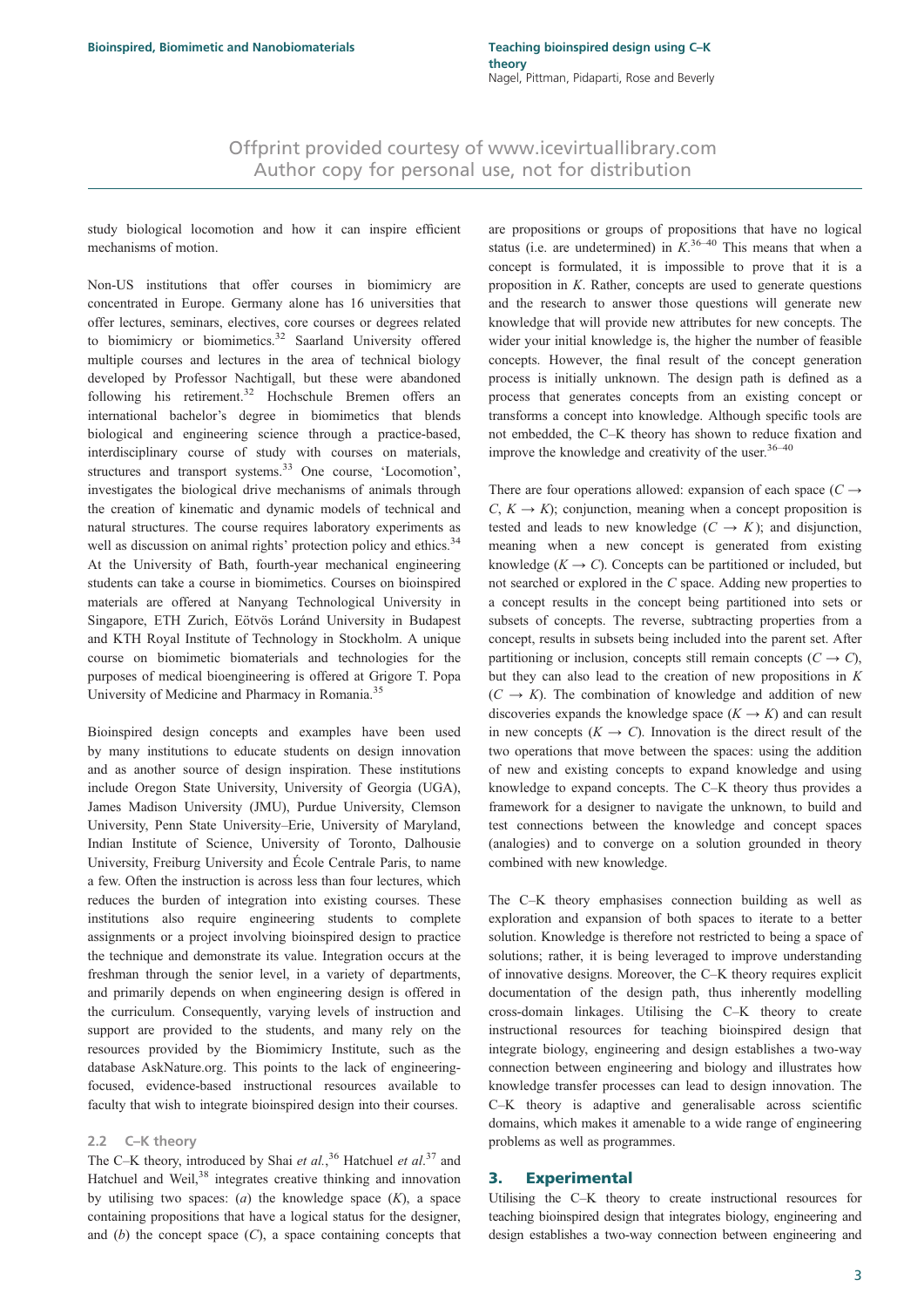<span id="page-3-0"></span>biology and illustrates how knowledge transfer processes can lead to innovative solutions. $41$  Although the C–K theory is an established theory, no instructional resources for how to use it in a classroom exist; thus, a major part of this research was to design the instructional resources themselves. Because the C–K theory is a visual approach to structuring the discovery process of learning from the knowledge and concept spaces, a C–K mapping template (as shown at the top of Figure 1) was created. This template is an adaptable instructional resource that promotes discovery by facilitating the knowledge transfer processes of bioinspired design going from biology to engineering (biology-driven direction) as well as from engineering to biology (problem-driven direction) if starting from the knowledge or concept side, respectively. An accompanying set of guidelines for filling out the template was created to assist novice learners. As an adaptable resource, the template can be used at multiple learning levels (e.g. novice, intermediate, expert) by adding or subtracting supplemental information and by choice of design path. The instructional resources created using the C–K theory framework are outlined in [Table 1](#page-4-0).

In fall of 2015, the lead author instructed a second-year engineering design course (total  $n = 23$ ) that incorporated each



**Figure 1.** Template (top) and slide (bottom) from teaching module for first learning activity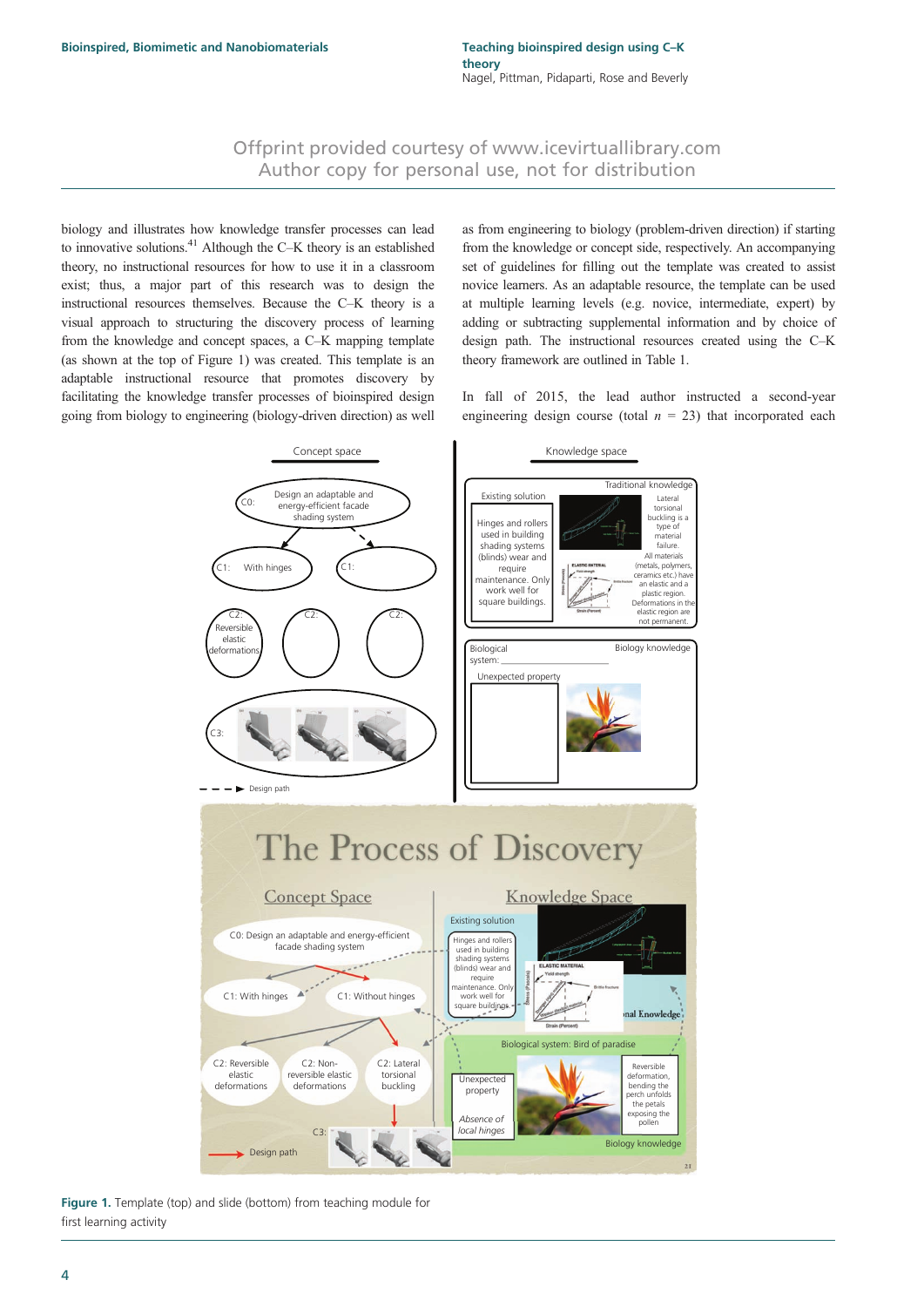<span id="page-4-0"></span>

| <b>Instructional resource</b> | <b>Description</b>                                                                          |
|-------------------------------|---------------------------------------------------------------------------------------------|
|                               |                                                                                             |
| Teaching module               | Demonstrates the breadth of biological inspiration, models the development of cross-domain  |
|                               | linkages, scaffolds the knowledge transfer processes between domains and utilises analogies |
| C-K mapping template and      | Guide students through the two major paths to a bioinspired design (biology-driven and      |
| quidelines                    | problem-driven) and scaffold the knowledge transfer processes between domains               |
| Learning activities           | In-class exercises that promote active learning of bioinspired design                       |
| Assignments                   | Students practice developing cross-domain linkages to and from both domains for solving     |
|                               | engineering problems                                                                        |
|                               |                                                                                             |

Table 1. Summary of instructional resources

instructional resource listed in Table 1. The second-year engineering design course focuses on the theory, tools and methods of the engineering design process. Students work in teams to design a human-powered vehicle (HPV) for a person in the community with cerebral palsy.

The developed teaching module introduces bioinspired design as a design philosophy and provides several examples of how biological systems were used as inspiration for innovative solutions. Students learn about the two major paths to a bioinspired design, biology-driven and problem-driven, as well as how analogies are used to assist with transferring the knowledge from biology to engineering. To scaffold the students in their application of bioinspired design, two problem-driven examples using the C–K theory were provided with accompanying learning activities using the C–K mapping template. The first learning activity focused on the hingeless facade shading mechanism, Flectofin, inspired by the bird of paradise flower.<sup>[42](#page-9-0)</sup> Shading buildings with irregular geometries is very difficult since most sun protection systems have been developed for planar facades and include the use of hinges. The pollination mechanism of the bird of paradise flower offers inspiration based on the elastic kinematics of plant movements. After the initial problem is explained, students are provided a partially filled-in template to complete during the explanation of the example as shown in [Figure 1](#page-3-0). This scaffolds the students through the C–K theory mapping process without burdening them with the theory. Students are walked through the thought processes and analogies of the discovery process for arriving at a bioinspired solution by using the C–K theory framework as shown in [Figure 1](#page-3-0). The slide animations build up the information and demonstrate the four types of operations  $(C \to K, K \to C, K \to K, C \to C)$  that capture all known design properties, including creative processes, and explain the chaotic, iterative nature of real and practical design work starting from the C0 level and arriving at the C3 level in the concept space. Furthermore, the grey dashed arrows provide insight on how concepts are elaborated by using knowledge and when the operators are used. The example concludes with explaining the technical innovation that resulted from the process of discovery.

The second problem-driven example and learning activity is focused on the propulsion subsystem of an HPV. This is meant to

scaffold the students in not only using the template, but also recognising how the approach can be applied to their course project in a meaningful way. During this learning activity, the students were provided a blank copy of the C–K mapping template and a copy of the guidelines. Students work in small teams with more independence this time and work through each step of the guidelines while the instructor roams the room to answer questions. If several students are struggling, the instructor addresses key points in the process of filling out the template with the whole class. When most teams have completed the step, the next layer of information is shown on the slide to demonstrate how an expert would go through the process and to discuss how the connections or linkages are formed between biology and engineering. Again, the slide animations build up the information and demonstrate the four types of operations that capture all known design properties, including creative processes, and explain the chaotic, iterative nature of real and practical design work.

All assignments in the second-year engineering design course tie to a year-long course project of developing an HPV for a client in the community that has cerebral palsy; thus, a separate project was not defined for this implementation. To integrate bioinspired design into the HPV design project, each member of a team applied bioinspired design to a different subsystem (e.g. propulsion, steering, braking) of their design to showcase a variety of design problems and analogies that enable bioinspired design. All students completed the C–K mapping template three times, twice in class as part of learning activities to understand the process of discovery and again in their assignment to scaffold application to the HPV. The developed assignment that complements the teaching module and learning activities for the second-year engineering design course includes three tasks: (a) completing the C–K mapping template for an HPV subsystem, (b) using the sketches at the C3 level of the template along with the team-generated morphological matrix to create a fully HPV concept and  $(c)$  a W/H/W reflection essay answering three questions about the content and process. The W/H/W reflections require learners to reflect on and respond to three questions: 'What did I learn?', 'How did I learn it?' and 'What will I do with it?' These three prompt the second problem-driven example structure reflection so that learners focus on concepts, knowledge, skills, processes and engagement of learning. The W/H/W reflections provide formative snapshots of learning and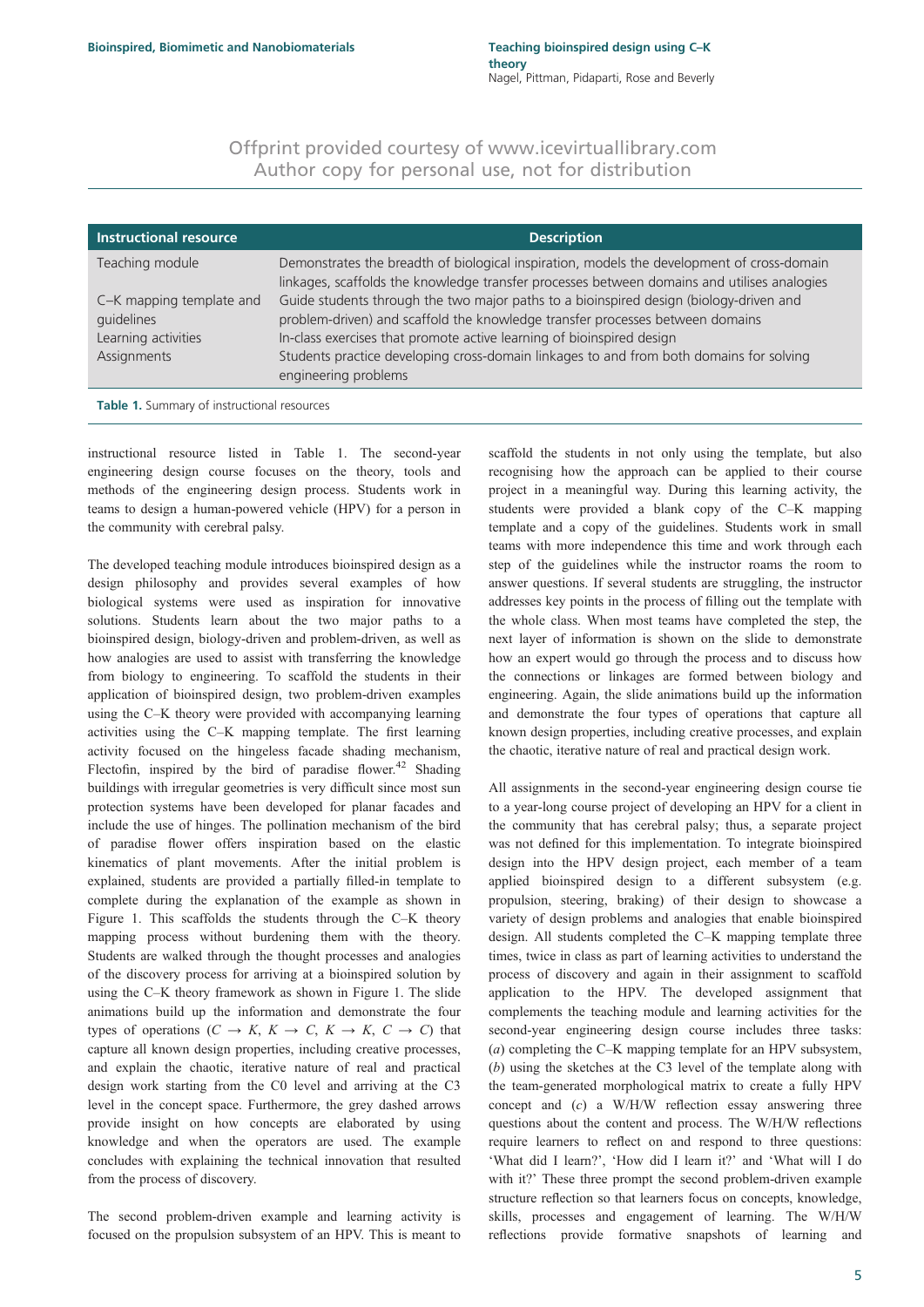<span id="page-5-0"></span>application to explore the connections across concepts and domains that learners are making as they progress through the material.

For this paper, the W/H/W reflection questions were analysed to identify trends in student learning outcomes in bioinspired design education in an engineering design course. Fifteen (65%) students consented to participate in the research. Transcriptions of the reflection questions for consenting participants were de-identified and analysed by using qualitative content analysis. Qualitative content analysis identifies themes in the student reflections. This involved reducing the participants' comments to their smallest meaningful units, coding these units, grouping the coded units into categories and then grouping the categories into different themes. $43,44$  The following section presents the results of the qualitative content analysis and a discussion of the findings.

#### 4. Results and discussion

The student responses to the six reflection questions resulted in 206 (108 for content questions and 98 for process questions) unique/ coded meaningful units. Multiple themes and categories emerged for each question based on coded meaningful units. Tables 2 and [3](#page-6-0) show the coded meaningful units produced for each reflection question as they were grouped by category  $(N =$  number of supportive coded meaningful units in each category) and theme  $(N =$ number of supportive categories in each theme). The qualitative content analysis shows the trends in student responses through aggregated data such that identity of the student is protected.

Each question has one or more highly supported themes  $(N > 10)$ and one theme with less support  $(N < 10)$ . The highly supported themes related to learning about content (biology) are that students learned detailed information about their chosen biological system, established cross-domain linkages and overall valued what can be learned from biology and applied to engineering problems. Most categories found under these themes were fully anticipated. One unanticipated category from one student was that learning about biology helped in gaining further knowledge about a specific subsystem of the HPV. In other words, the assignment allowed the student to learn more about engineering through biology. Students learning the content through non-course resources was anticipated, as the instructional resources did not provide that information. Also, with respect to what students will do with the content, application to the course project through the assignment was anticipated. It is encouraging that some students recognised other applications of the learned content.

The highly supported themes related to learning about the process (bioinspired design) are that students valued the inclusion of biological inspiration during the design process and that inspiration from nature can help solve design problems, even though sometimes more analysis is required than initially thought. It was anticipated

| What did I learn about the content?                                                                                                                                                      | How did I learn the content?                                                                                                     | What am I going to do with<br>the content?                                                       |
|------------------------------------------------------------------------------------------------------------------------------------------------------------------------------------------|----------------------------------------------------------------------------------------------------------------------------------|--------------------------------------------------------------------------------------------------|
| T1: Valued what can be learned from nature and<br>biology (17)<br>Nature has surprisingly complex systems that work<br>well in particular since they have been around for<br>years $(7)$ | T1: Scholarly or external resources<br>(31)<br>Further exploration or analysis of<br>information beyond website<br>provided (21) | T1: Apply to immediate problem -<br>class project (16)<br>Apply to class assignment -<br>HPV(12) |
| Nature has a lot to offer for potential solutions (5)                                                                                                                                    | Independent research using<br>website provided (9)                                                                               | Maybe apply it to class (HPV)<br>but question feasibility or<br>necessity (4)                    |
| Nature has attributes that can be iterated easily<br>into design (5)                                                                                                                     | Discovery Channel television<br>special (1)                                                                                      |                                                                                                  |
| T2: In-depth understanding of chosen biological<br>system (14)                                                                                                                           | T2: Course learning resources (4)                                                                                                | T2: Facilitate a future design path<br>(11)                                                      |
| Detailed biological information on specific topic (11)<br>Gained knowledge about biological subsystems (3)                                                                               | Class examples (1)<br>Filling out C-K mapping template<br>(3)                                                                    | Apply to other problems (6)<br>Gain new perspective when<br>designing (4)                        |
| T3: Cross-domain linkages (11)<br>Formed a connection between HPV design and<br>chosen biological subsystem (10)<br>Gained further knowledge about specific<br>subsystem of HPV (1)      |                                                                                                                                  | Put it on a C-K map (1)                                                                          |
| T4: Biology is not always applicable (4)<br>Biology does not relate to class assignment (3)<br>Nothing (1)                                                                               |                                                                                                                                  |                                                                                                  |

Table 2. Themes and frequencies of content reflection questions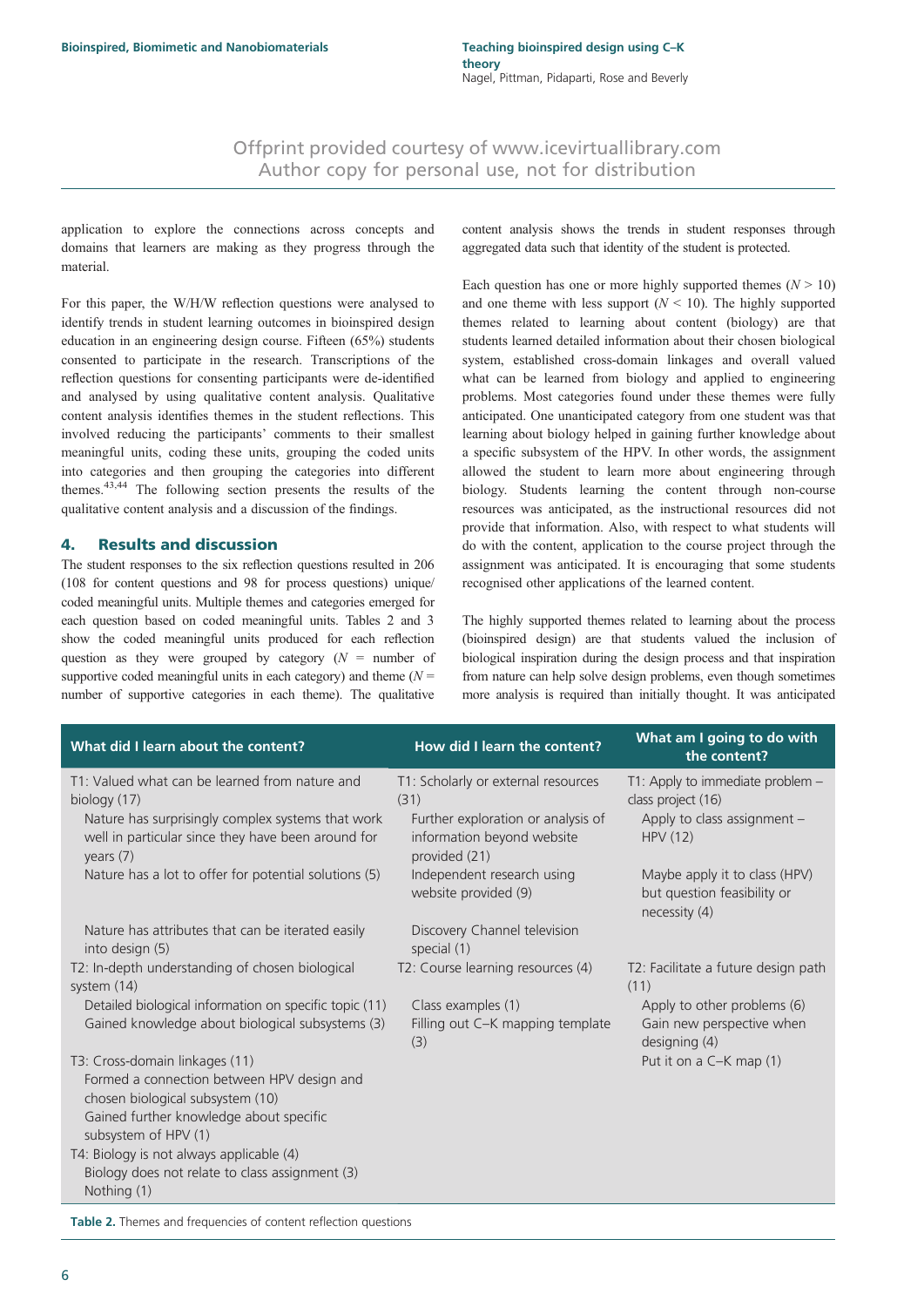<span id="page-6-0"></span>

| What did I learn about the process?                                                       | How did I learn the<br>process?                                | What am I going to do with the process?                                                         |
|-------------------------------------------------------------------------------------------|----------------------------------------------------------------|-------------------------------------------------------------------------------------------------|
| T1: Valued the inclusion of biology in<br>engineering design (22)                         | (20)                                                           | T1: Course learning resources T1: Facilitate a future design path (20)                          |
| Keeps the design space open to more<br>ideas $(12)$                                       | Using the C-K mapping<br>template (11)                         | Use it when designing or problem-solving in<br>the future $(14)$                                |
| Bioinspired design is a process similar to<br>the engineering design process (10)         | Following the class example<br>(8)                             | Use method to expand design space (3)                                                           |
| T2: Recognised knowledge transfer between<br>domains for problem-solving is possible (17) | Transforming the template<br>information into a drawing<br>(1) | Use existing biology knowledge to help<br>understand engineered components and<br>systems $(2)$ |
| Biology can inspire solutions to problems<br>(10)                                         | T2: External or other resources<br>(13)                        | Use in all aspects of life (1)                                                                  |
| More biological analyses are needed than<br>anticipated (5)                               | Previous knowledge (5)                                         | T2: Apply to immediate problem – class project<br>(3)                                           |
| Facilitates connecting an engineering sub-<br>system to a biological system (2)           | Independent research of<br>online resources (5)                | Use for class assignment $-$ HPV (2)                                                            |
| T3: Bioinspired design is not always<br>applicable (3)                                    | Applying an engineering<br>problem-solving approach (2)        | Continue research (1)                                                                           |
| Sometimes bioinspired design is not<br>feasible (2)                                       | Existing bioinspired<br>designs (1)                            |                                                                                                 |
| Nothing new (1)                                                                           |                                                                |                                                                                                 |

Table 3. Themes and frequencies of process reflection questions

that students would learn the process through course instructional resources, as the instructional resources were created for that purpose. Students were engaged in the learning of bioinspired design as evidenced by the majority of responses linking to future design applications. An unanticipated category from two students was that using existing biology knowledge helps to understand engineered components and systems, which was also found in a student response to what was learned about the content. This emergent trend was unexpected and points towards the significance of teaching bioinspired design in an engineering curriculum.

Comparison of the responses between [Tables 2](#page-5-0) and 3 by type of question reveals a positive influence of the C–K theory-based instructional resources. The strongest supported themes link well to the objectives of the research, which are to facilitate the knowledge transfer process of bioinspired design, to assess engagement in learning and to increase students' abilities to recognise and formulate interrelationships across disciplinary boundaries and to create bioinspired designs. The reflection analysis indicates that the assignment exposed the students to a variety of design examples in nature, scaffolded the discovery and knowledge transfer processes required to create bioinspired designs and promoted significant learning about biology and applying biology during design as well as engagement. Also, the bioinspired design teaching module, learning activity and assignment were generally well received by students based on reviews of the student assignments and from conversations with the students outside of class. Students found the topic and the C–K mapping process engaging and useful. Many commented in their reflection essays that they found the technique valuable and will use it in future opportunities that require innovative solutions or problem-solving. Additional positive trends in the essays include students commenting that they had never considered nature as a source of design inspiration before and that this process opened up their eyes to so much potential, how impressed they were with the variety of biological systems that can inspire innovations and feelings of creativity and that it was fun or exciting. The only negative category in the essays was the feeling that bioinspired design was not necessary for, or applicable to, the task at hand, and this category was weakly supported  $(N = 4$  and 3).

A variety of supportive methods were used to ensure access to information and engagement and encourage students to use their opportunities to engage. The information was presented using multiple modalities including verbal, visual and kinaesthetic. The lecture engaged the whole class, while the in-class activities facilitated smaller-group and individual work. Guided practice was used in class during the activities and independent practice was required in the assignment. One alternative teaching method would be to have a biology faculty member teach biological phenomena in terms of structure–function relationships, much the same way that these are taught in comparative anatomy classes, and have the students use these as the background for abstracting the engineering principle and finding an application.

This paper summarises the progress to date that has been made at JMU with implementation plans for UGA. Analysis of the reflection statements is complete. Future work includes developing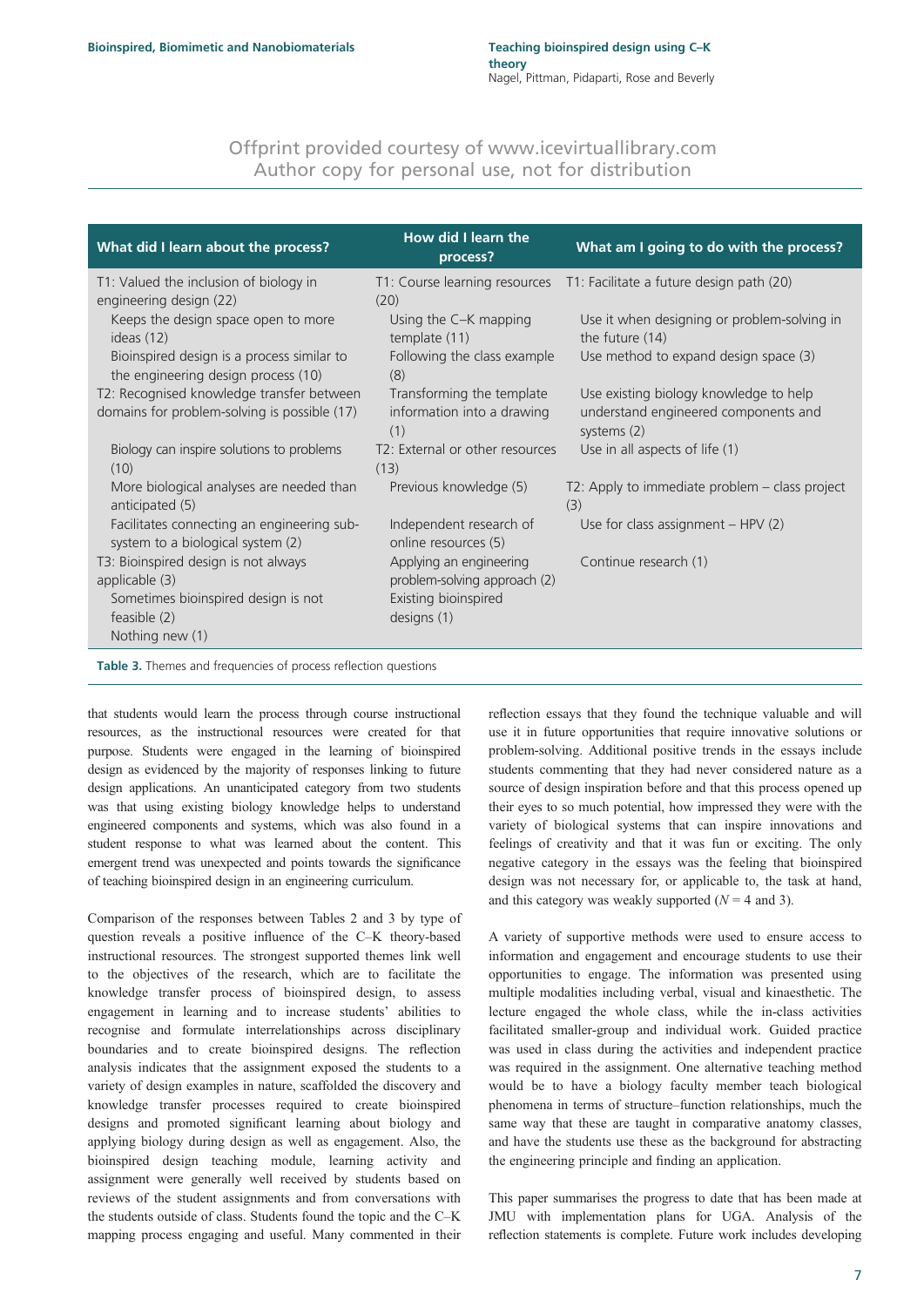<span id="page-7-0"></span>a rubric for grading the student-generated bioinspired designs that were produced in the assignment by using C–K mapping templates. This rubric would be designed to score the depth and detail of the student effort to generate a design from a biological example, as well as the plausibility of the final design from an engineering point of view. This rubric would also allow for comparisons between what students actually accomplished and how they perceived the value of the educational experience in their reflection essays. Additionally, the rubric would allow for comparison of student work across institutions and thus provide an objective measure for judging the transferability of instructional materials between JMU and UGA. Additional future work includes administering two controlled experiments to test the C–K theory-based teaching approach against an alternative bioinspired design teaching method to obtain conclusive quantitative evidence of its learning impact.

### 5. Conclusion

Engineering students find bioinspired design exciting, and it offers relevance to professional practice as well as an effective hook to frame complex, cross-disciplinary problems. This literature review shows growing support for incorporating bioinspired design concepts in undergraduate curricula and identifies some of the engineering programmes in the USA and internationally that are already incorporating bioinspired design courses into their curricula for students from the second- to third-year levels. While progress is being made in expanding existing engineering curricula to include bioinspired design concepts, little is known about how to teach bioinspired design or to support students in the discovery and knowledge transfer processes that enable design innovation to occur. There is still a need to establish instructional resources and best practices for teaching bioinspired design at the undergraduate level, which this research aims to address.

The C–K theory is used to create instructional resources (teaching module, C–K mapping template, learning activities, assignment), as it is known for integrating multiple domains of information and facilitating innovation through connection building. A C–K mapping template was created that visually structures the discovery and knowledge transfer process, and it was demonstrated that this template is an adaptable instructional resource that can facilitate the knowledge transfer processes of bioinspired design going from biology to engineering (biology-driven) as well as from engineering to biology (problem-driven). An accompanying set of guidelines for filling out the template was created to assist novice learners. The instructional resources were piloted in a second-year engineering design course that teaches the fundamentals of engineering design theory and methodology with a course project focused on designing an HPV. Qualitative content analysis of student reflection statements generated in this course revealed that the instructional resources resulted in significant learning of both biology and bioinspired design, as well as learning engagement and value of the experience.

The authors believe that this research will stimulate additional interest in this area and contribute to developing a database of evidence-based instructional resources, as well as new and effective teaching methods which will enhance the pedagogy of bioinspired design in the engineering curriculum. More generally, the authors believe that this research shows that teaching bioinspired design in an engineering curriculum can help to develop many of the competencies required of the twenty-firstcentury engineer as well as twenty-first-century skills that are essential to being successful in the global workforce and tackling the cross-disciplinary challenges that lie ahead. $45$  Teaching bioinspired design offers the potential to train students not just to explore the biological domain for solutions, but also to have the cognitive flexibility, creativity and adaptive problem-solving skills for exploring any contextual domain from which they might find solutions to complex, cross-disciplinary engineering problems.

#### Acknowledgements

Any opinions, findings, and conclusions or recommendations expressed in this material are those of the authors and do not necessarily reflect the views of the National Science Foundation. This material is based on work supported by the National Science Foundation under Grant 1504612. The authors would like to thank the JMU engineering students that participated in the study.

#### **REFERENCES**

- 1. National Academy of Engineering  $(2004)$  The Engineer of 2020: Visions of Engineering in the New Century. National Academies Press, Washington, DC, USA.
- 2. Friedman T (2005) The World Is Flat: a Brief History of the 21st Century. Farrar, Straus and Giroux, New York, NY, USA.
- 3. Adams RS, Mann L and Forin T (2009) Cross disciplinary practice in engineering contexts. Proceedings of the International Conference on Engineering Design (ICED).
- 4. Adams RS, Beltzt N, Mann L and Wilson D (2010) Exploring student differences in formulating cross-disciplinary sustainability problems. International Journal of Engineering Education 26(2): 234–338.
- 5. Eggermont M, McNamara C and Nagel JKS (2013) Can biomimicry enhance engineering education? Proceedings of 7th Annual Biomimicry Education Summit and 1st Global Conference, Boston, MA, USA.
- 6. Benyus JM (1997) Biomimicry Innovation Inspired by Nature. Morrow, New York, NY, USA.
- 7. Weissburg M, Tovey C and Yen J (2010) Enhancing innovation through biologically inspired design. Advances in Natural Science 3(2): 1–16.
- 8. Nagel JKS, Nagel R and Eggermont M (2013) Teaching biomimicry with an engineering-to-biology thesaurus. Proceedings of ASME IDETC/CIE, Portland, OR, USA.
- 9. McKenna AF (2007) An investigation of adaptive expertise and transfer of design process knowledge. Journal of Mechanical Design 129(7): 730–734.
- 10. Bransford J (2007) Preparing people for rapidly changing environments. Journal of Engineering Education 96(1): 1–3.
- 11. Glier MW, Tsenn J, Linsey JS and McAdams DA (2011) Methods for supporting bioinspired design. Proceedings of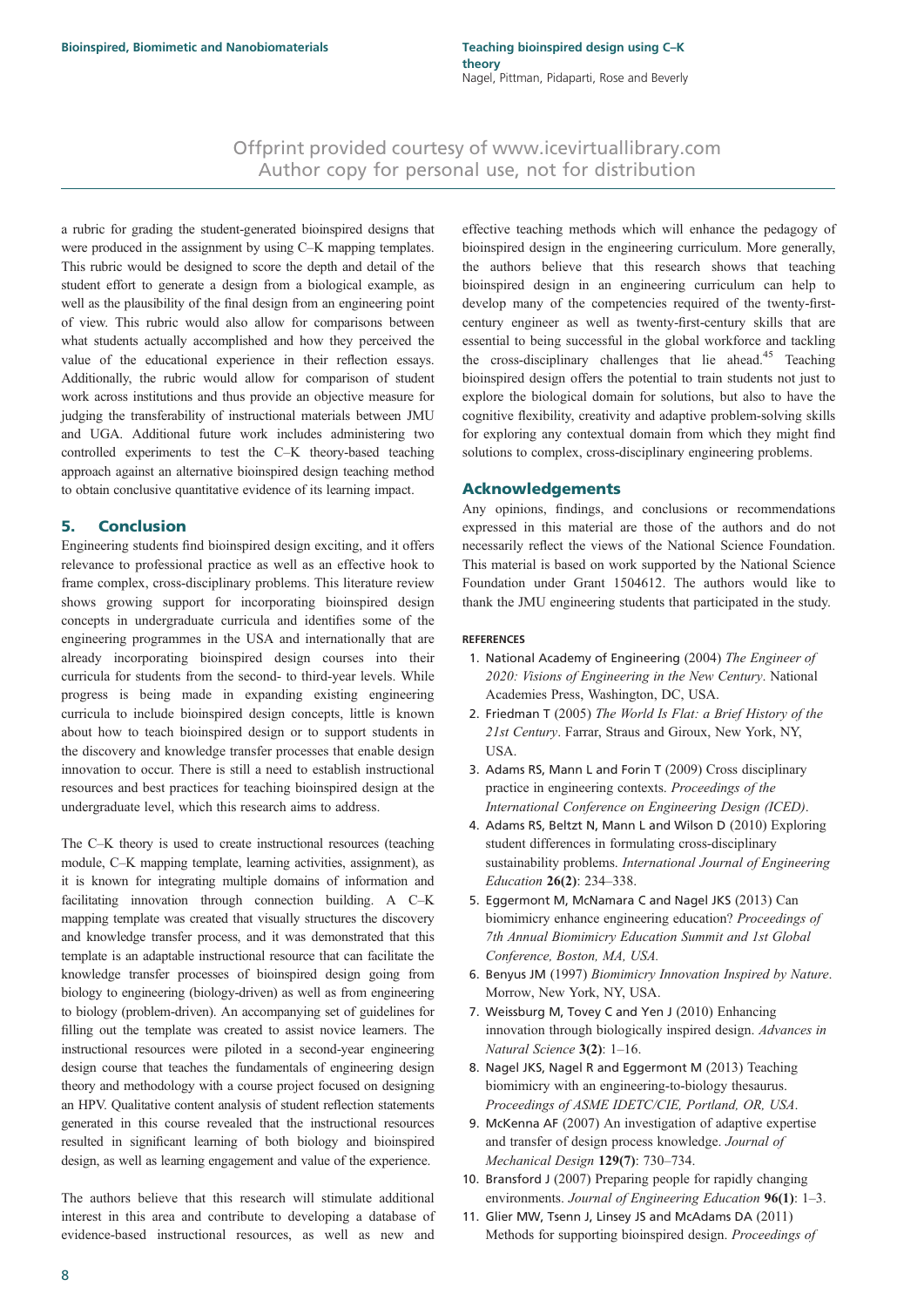<span id="page-8-0"></span>ASME 2011 International Mechanical Engineering Congress and Exposition, Denver, CO, USA.

- 12. Glier MW, Tsenn J, Linsey JS and McAdams DA (2012) Evaluating the directed method for bioinspired design. Proceedings of ASME 2012 International Design Engineering Technical Conferences & Computers and Information in Engineering Conference, Chicago, IL, USA.
- 13. Glier MW, Tsenn J, McAdams DA and Linsey JS (2012) Evaluating methods for bioinspired concept generation. Proceedings of Design Computing and Cognition, College Station, TX, USA.
- 14. Jenkins CH (2011) Doing BiE: lessons learned from teaching bio-inspired engineering. Proceedings of ASME 2011 International Mechanical Engineering Congress and Exposition, Denver, CO, USA.
- 15. Farel R and Yannou B (2013) Bio-inspired ideation: lessons from teaching design to engineering students. Proceedings of International Conference on Engineering Design (ICED), Seoul, South Korea.
- 16. Hsiao H-C. and Chou WC (2007) Using biomimetic design in a product design course. World Transactions on Engineering and Technology Education 6(1): 31–35.
- 17. Helms M, Vattam SS and Goel AK (2009) Biologically inspired design: process and products. Design Studies 30(5): 606–622.
- 18. Seipel J (2011) Emphasizing mechanical feedback in bioinspired design and education. Proceedings of ASME 2011 International Mechanical Engineering Congress and Exposition, Denver, CO, USA.
- 19. Bruck HA, Gershon AL, Golden I et al. (2007) Training mechanical engineering students to utilize biological inspiration during product development. Bioinspiration and Biomimetics 2(4): S198–S209.
- 20. Nelson B, Wilson J and Yen J A study of biologically-inspired design as a context for enhancing student innovation. Proceedings of ASEE/IEEE Frontiers in Education Conference, San Antonio, TX, USA.
- 21. Bruck HA, Gershon AL, Golden I et al. (2006) New educational tools and curriculum enhancements for motivating engineering students to design and realize bio-inspired products. In Proceedings of Design and Nature 2006 (Brebbia CA (ed.)). Wessex Institute of Technology Press. Southampton, UK, pp. 1–10.
- 22. Bruck HA, Gershon AL and Gupta SK (2004) Enhancement of mechanical engineering curriculum to introduce manufacturing techniques and principles for bio-inspired product development. Proceedings of ASME International Mechanical Engineering Congress and RD&D Expo, Anaheim, CA, USA.
- 23. Lynch-Caris TM, Waever J and Kleinke DK (2012) Biomimicry innovation as a tool for design. Proceedings of American Society for Engineering Education Annual Conference and Exposition, San Antonio, TX, USA.
- 24. Nagel JKS and Stone RB (2011) Teaching biomimicry in the context of engineering design. Proceedings of Biomimicry in Higher Education Webinar.
- 25. Glier MW, McAdams DA and Linsey JS (2011) Concepts in biomimetic design: methods and tools to incorporate into a biomimetic design course. Proceedings of ASME 2011 International Design Engineering Technical Conferences & Computers and Information in Engineering Conference, Washington, DC, USA.
- 26. Jenkins CH (2011) Bio-inspired Engineering. Momentum Press, New York, NY.
- 27. Cattano C, Nikou T and Klotz L (2011) Teaching systems thinking and biomimicry to civil engineering students. Journal of Professional Issues in Engineering Education and Practice 137(4): 176–182.
- 28. Goel A (2016) Center for Biologically Inspired Design. Center for Biologically Inspired Design, Atlanta, GA, USA. See<http://www.cbid.gatech.edu/> (accessed 22/10/2016).
- 29. Yen J, Weissburg MJ, Helms M and Goel AK (2011) Biologically inspired design: a tool for interdisciplinary education. In Biomimetics: Nature Based Innovation (Bar-Cohen Y (ed.)). CRC, Boca Raton, FL, USA, pp. 332–356.
- 30. Yen J, Helms M, Goel A, Tovey C and Weissburg M (2014) Adaptive evolution of teaching practices in biologically inspired design. In Biologically Inspired Design: Computational Methods and Tools (Goel AK, McAdams DA and Stone RB (eds)). Springer, New York, NY, USA, pp. 153–199.
- 31. Helms M and Goel A (2014) The four-box method of analogy evaluation in biologically inspired design. Proceedings of ASME 2014 International Design Engineering Technical Conferences & Computers and Information in Engineering Conference, Buffalo, NY, USA.
- 32. von Gleich A (2010) Potentials and Trends in Biomimetics. Springer, Berlin, Germany.
- 33. Hochschule Bremen (2016) International Degree Course in Biomimetics B.Sc. Hochschule Bremen, Bremen, Germany. See [https://www.hs-bremen.de/internet/en/studium/stg/isb/](https://www.hs-bremen.de/internet/en/studium/stg/isb/index.html) [index.html](https://www.hs-bremen.de/internet/en/studium/stg/isb/index.html) (accessed 01/09/2016).
- 34. Biomimetics-Innovation-Centre (2016) International Degree Course Biomimetics. Biomimetics-Innovation-Centre, Bremen University of Applied Sciences, Bremen, Germany. See [http://](http://www.bionik-bremen.de/) [www.bionik-bremen.de/](http://www.bionik-bremen.de/) (accessed 01/09/2016).
- 35. Zaharia D (2009) Bioengineering education in Romania. Proceedings of World Congress on Medical Physics and Biomedical Engineering, Munich, Germany 25: 275–276.
- 36. Shai O, Reich Y, Hatchuel A and Subrahmanian E (2009) Creativity theories and scientific discovery: a study of C-K theory and infused design. Proceedings of International Conference on Engineering Design (ICED), Stanford, CA, USA.
- 37. Hatchuel A, Masson PL and Weil B (2011) Teaching innovative design reasoning: how concept–knowledge theory can help overcome fixation effects. Artificial Intelligence for Engineering Design, Analysis and Manufacturing 25(1): 77–92.
- 38. Hatchuel A and Weil B (2003) A new approach of innovative design: an introduction to C-K theory. Proceedings of